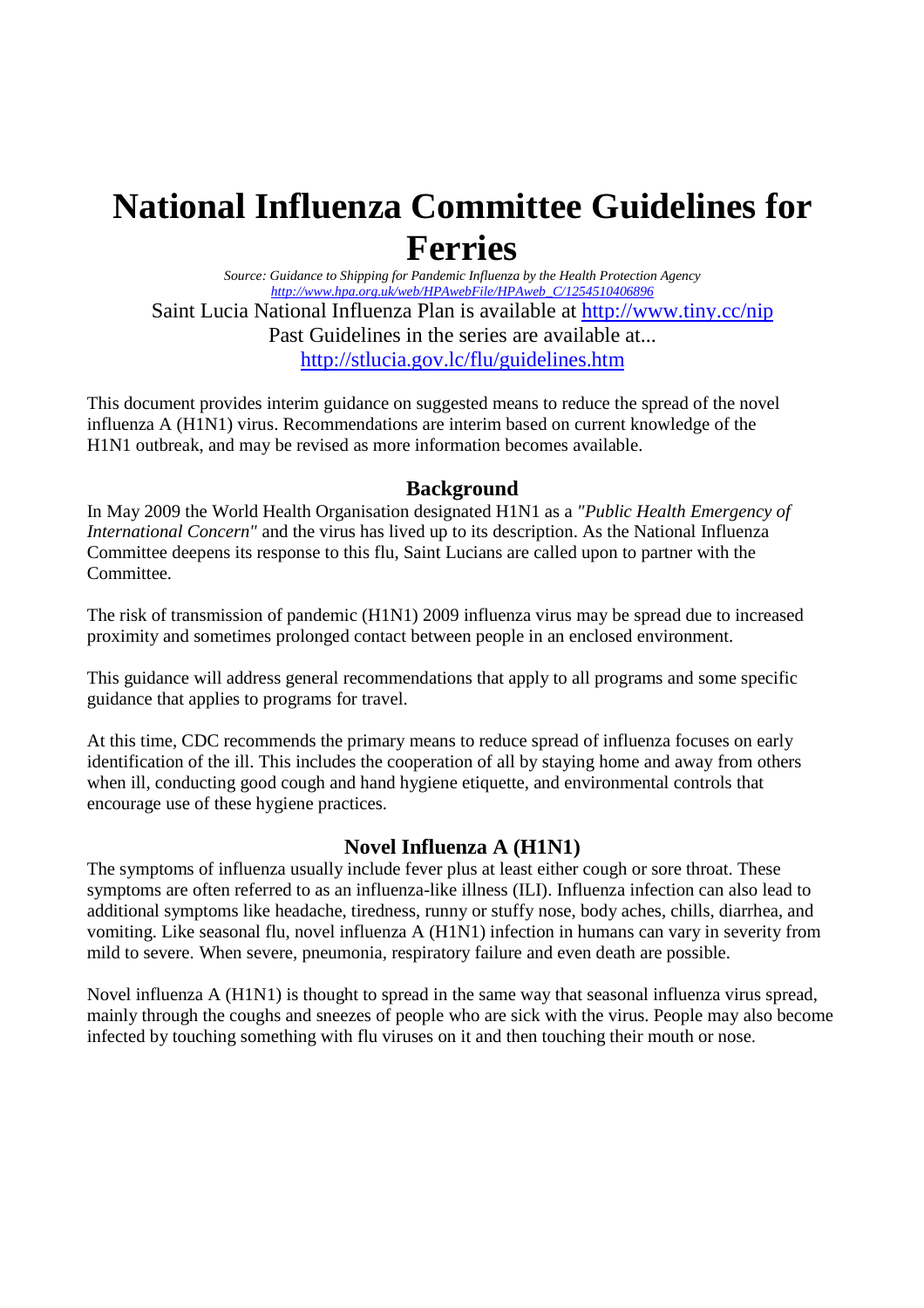#### **Ferries**

Ferries may be of short duration (less than an hour, even minutes) or longer (hours) some provide cabin accommodation and meals. They differ from cruise ships in that they provide an essential public service rather than a recreational one. As such, it is not practicable to restrict passengers boarding a ferry because of influenza. However, it would be reasonable to expect ferries to do what they can to prevent transmission of infection to other passengers.

### **Ferries not carrying a doctor**

The major issues for ferries not carrying a doctor are; symptomatic crew members joining the ship, treatment of symptomatic crew, prophylaxis of other crew members and ship safety.

#### **Passengers:**

If a passenger is symptomatic, they should be seated in the most isolated accommodation area available, provided with a surgical face-mask, if available and advised about cough etiquette\* and social distancing by pre-prepared leaflets. Such leaflets are available from the Bureau of Health Education of the Ministry of Health. It would be advisable to have posters displayed with respect to cough etiquette\* and hand washing (also available from the Bureau of Health Education of the Ministry of Health). If Cabins are available, a symptomatic passenger should be isolated there where possible, though it will not normally be possible to provide any supervision or services (meals etc.). A cabin which has bee occupied by a symptomatic passenger should be cleaned after use in keeping with the *Ministry of Health - H1N1 Manual* available at http://stlucia.gov.lc/flu/guidelines.htm

On routes that facilitate vehicles, it might be practicable for symptomatic passengers to remain in their vehicles subject to Marine/Coast Guard approval.

If a passenger becomes seriously ill during a crossing, they should be dealt with as for any sick passenger by contacting the port health authority for assistance for advice.

#### **Crew:**

Symptomatic crew joining a ferry should dealt with as in "crew joining a ship", where possible in is preferable for them to accommodated ashore and join the ferry when they become asymptomatic. However, they may be allowed onboard at the Master's discretion, for instance if they have already commenced Oseltamivir, and preferably if they can be isolated onboard. For crew members already onboard who become ill, they should either be isolated on board or accommodated ashore at treated.

#### **Crew Joining a Ferry**

Ideally, symptomatic crew who meet the WHO case-definition of influenza-like illness (temperature >38°C, and two or more symptoms of either cough, sore throat, runny nose, headache, joint/limb pain or severe illness suggestive of an infectious process) should not be allowed on board, however, this is often difficult in practice. They may be allowed on board at the Master's discretion if they can be isolated, preferably commencing oseltamivir immediately. If it is not possible to isolate them, they will inevitably infect other crew members (unless they are immune due to previous infection, immunisation or are taking prophylactic oseltamivir).